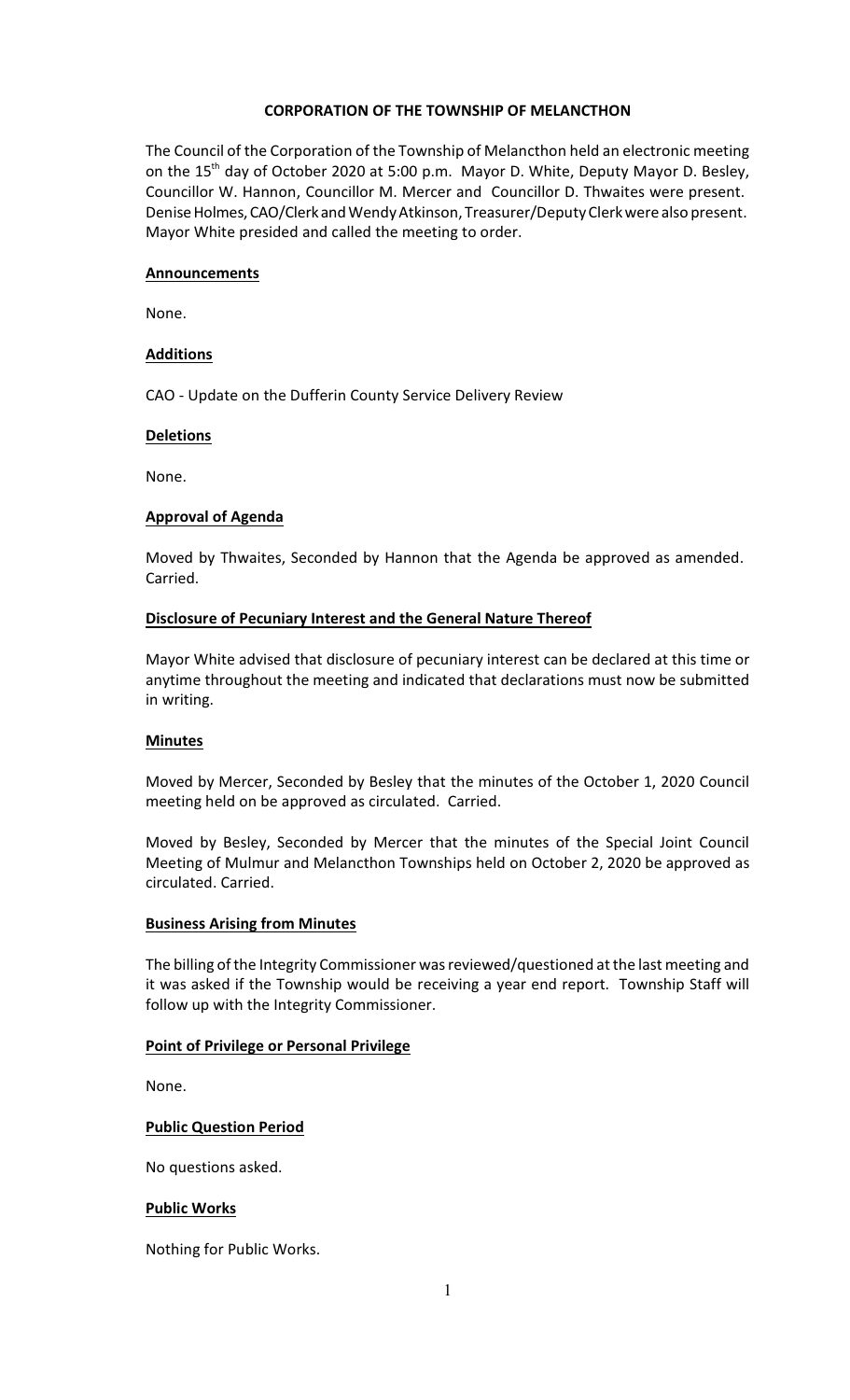### **Planning**

### 1. Applications to Permit

Chris reviewed the two applications to permit that were outlined on the spreadsheet in the Agenda package.

2. Memo from Chris Jones, Township Planner - Minimum Distance Separation Formulae

Chris reviewed his memo with Council and Staff were directed to go ahead and set up the Statutory Public Meeting for this matter.

3. Other

Nothing for this.

### **Climate Change Initiatives**

Nothing for this matter.

### **Police Services Board**

The Joint Section 10 PSB Meeting, hosted by Melancthon PSB, will be held virtually on October  $23<sup>rd</sup>$  starting at 9:00 a.m.

### **County Council Update**

Mayor White advised that there will be a special meeting next week to deal with Strategic Priorities. There was Councillor Member Diversity Training at the meeting held on October  $14<sup>th</sup>$ , 2020.

### **Correspondence**

# **\* Items for Information Purposes**

- 1. NVCA Board Meeting Highlights September 25, 2020
- 2. LPAT Decision Issued Brenda Serbin 723190 250 Sideroad
- 3. GRCA By-law 3-2020
- 4. AMO's Annual Report on the Federal Gas Tax Fund
- 5. Letter from Honourable Steve Clark, Minister of Municipal Affairs and Housing, Safe Restart Agreement - Municipal Operating Funding (Phase 2)
- 6. EmailfromHonourable Sylvia Jones, SolicitorGeneral, Minister Responsible forAnti-Racism - Information Update
- 7. Letter from Nina Bifolchi, Mayor, Town of Wasaga Beach regarding Recent Car Rally
- 8. NVCA Media Release Healthy Waters Projects
- 9. Township of North Glengarry Resolution Urges Ontario to Allow Capital Expenditures Under the Safe Restart Agreement
- 10. Township of Asphodel-Norwood Resolution Request More Support for Municipalities with Respect to a Governing Body in Cannabis Production
- 11. 2021 OPP Annual Billing Statement

Moved by Mercer, Seconded by Thwaites that Correspondence Items 1-11, forinformation purposes, be received as information. Carried.

Item No. 6 - Councillor Hannon requested that the memo that was sent to the Solicitor General's Office on Board Governance be pulled back, redacted and re-issued, as he had concerns about some of the content in the letter, as it related to this item of correspondence. Discussion ensued between Councillor Hannon and Councillor Thwaites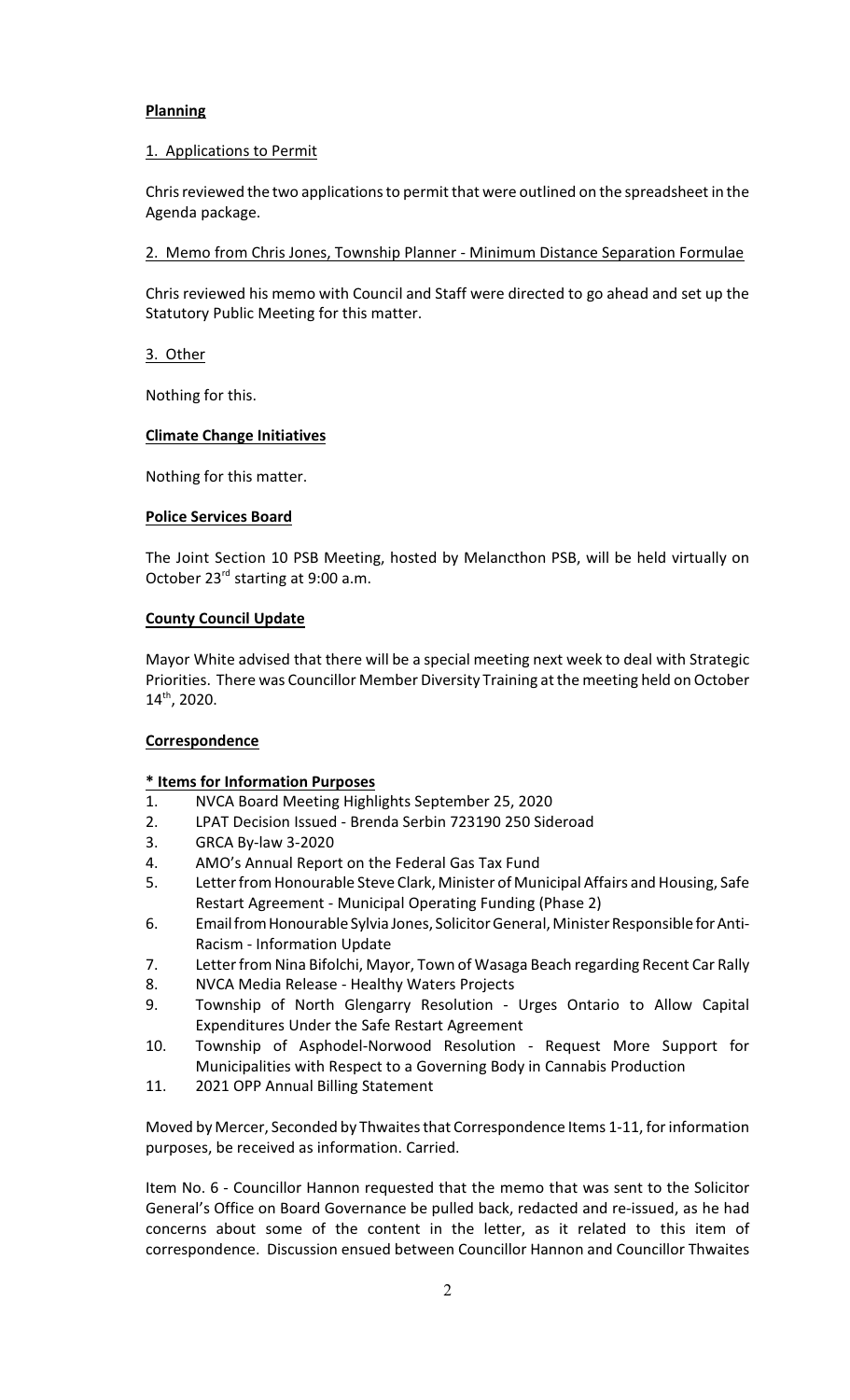and Staff were then directed to send Mayor White a copy of the memo that was sent out for him to review.

### **\* Items for Council Action**

1. Email from Jim Miles regarding Sculptures for The Miles' Garden in Horning's Mills

Discussion ensued and Staff were directed to contact Mr. Miles and advise that Council welcomes the opportunity to work with him on this and to request a rendition of what he is proposing so Council can see it beforehand.

# **Delegations**

5:30 p.m. - A public meeting had been called to consider a proposed zoning by-law amendment on Part of Lot 298, Concession 3 SW - 116234 2<sup>nd</sup> Line SW. The purpose of the application was to zone the subject lands to permit a two-unit dwelling. The purpose of the amendment is to recognize an existing accessory dwelling unit which is attached to the original main dwelling. The accessory dwelling was constructed without a building permit by a prior landowner and the new owner has prepared and submitted an application for a building permit to legalize the accessory dwelling. The proposed amendment would establish a General Agricultural (A1) Zone exception to recognize the accessory dwelling. Sidney Bauman, owner of the property was in attendance but did not provide any comments. Chris Jones reviewed his report with Council. There were comments received from the Dufferin County Building Department and a memo from WSP, Planning Consultants for the County of Dufferin. There were no concerns from Council or members of the public.

Moved by Thwaites, Seconded by Besley that leave be given to introduce a By-law to amend By-law 12-1979 as amended, for lands located in Part of Lot 298, Concession 3 SW and it be hereby read a first and second time and numbered 51-2020.Carried.

### **General Business**

### 1. New/Other/Unfinished

### 1. Administrative Monetary Penalty Procedure By-law

Councillor Thwaites reviewed the Draft By-law with Council and Staff were directed to send it to the Township's Solicitor for comment and revision.

### 2. Notice of Motion by Councillor Mercer - Increase in Wages for Members of Council

Moved by Mercer, Seconded by Hannon that wages for Members of Council be increased in years 2021 and 2022 as follows:

Mayor from current \$17,425.61 increased by \$600 in 2021 to \$18,025.61 and increased by \$600 in 2022 to 18,625.61.

Deputy Mayor from current \$12,078.98 increased by \$2000 in 2021 to \$14,078.98 and increased by \$2000 in 2022 to \$16,078.98.

Councillors from current \$10,891.15 Increased by \$2000 in 2021 to \$12,891.15 and increased by \$2000 in 2022 to \$14,891.15.

IT allowance to remain at \$75.00 per month.

Each Council Member was given an opportunity to speak to the motion on the floor. Mayor White then called for a recorded vote.

Mayor White - Nay Councillor Thwaites - Nay Councillor Mercer - Yea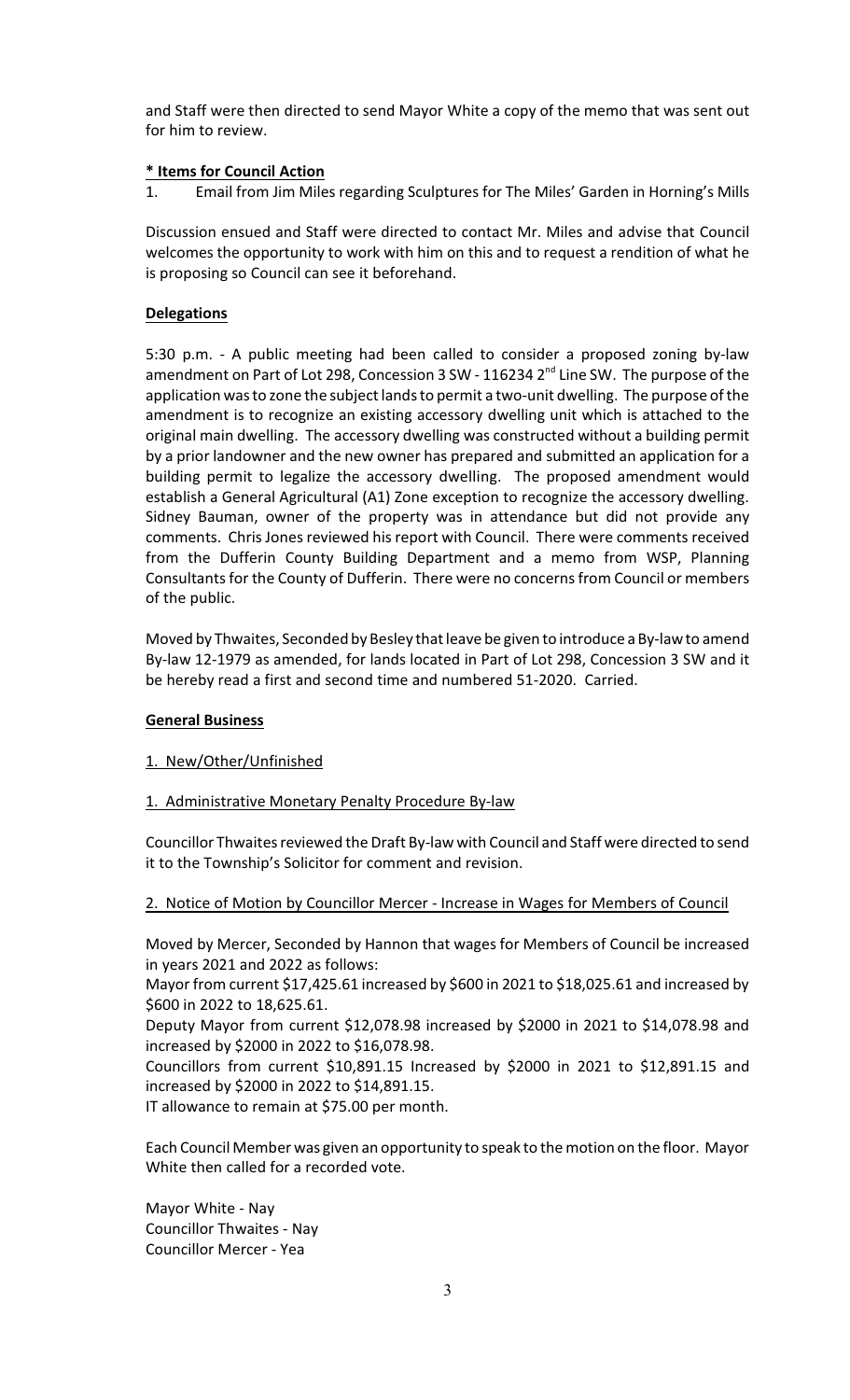Deputy Mayor Besley - Yea Councillor Hannon - Yea

Carried.

3. North Dufferin Community Centre - Reopening Protocol

Deputy Mayor Besley spoke to the Re-opening Protocol which has been approved by OMHA. Moved by Besley, Seconded by Hannon that the Council of the Township of Melancthon approve the NDCC Corona-Virus (Covid-19) Safety Guidelines (Provisional) as submitted. Carried.

4. North Dufferin Community Centre - Purchase of a fog machine for the Arena (Deputy Mayor Besley)

Deputy Mayor Besley spoke to a couple items that are required at the Arena as a result of Covid-19. One of them is a fogger to disinfect and neutralize the dressing rooms, as well as a plexi-glass shield across the food booth, purchase of hand sanitizer, etc. and requested that funds for these items be accessed through the Covid funding, if applicable. Moved by Besley, Seconded by Hannon that Melancthon Staff work with Mulmur Staff regarding the NDCC costs related to Covid and split the costs 50/50 which is to come from the Covid funding. Carried.

### **Delegations - Cont.**

**5:45 p.m.** - Kim Delahunt, President and CEO, Headwaters Health Care Centre, Tom Reid, Chief, Dufferin County Paramedics, Jennifer Hamilton and Lori Ker of Headwaters Health Care Centre attended Council. Ms. Delahunt provided an update to Council on the HHCC activities and needs within the Hospital Foundation's Priority Campaigns.

**6:13 p.m.** - Moved by Besley, Seconded by Thwaites that we adjourn Council to move into Committee of Adjustment and reconvene as Council. Carried.

6:21 p.m. - Council reconvened.

### Addition: Update from CAO regarding the County of Dufferin Service Delivery Review

The CAO updated Council regarding the sessions she attended both on October  $14<sup>th</sup>$  and October 15<sup>th</sup> on IT, Fire Services, Rec. Services and Economic Development. She advised that the consultants would be meeting with the Boards of Management regarding the recommendations dealing with Board Governance and that fire operations will be looked at. There will be further refinement of the recommendations, with a further review in November.

Discussion then ensued regarding the Shelburne and District Fire Department regarding its meetings and how many have been held in the past few months.

6:30 p.m. - Moved by Thwaites, Seconded by Mercer that we adjourn Council to move into Committee of the Whole and reconvene as Council. Carried.

6:44 p.m. - Council reconvened.

### **New/Other Business - Cont.**

5. Recommendations, if any, from the Horning's Mills Park Board Meeting held on October 14, 2020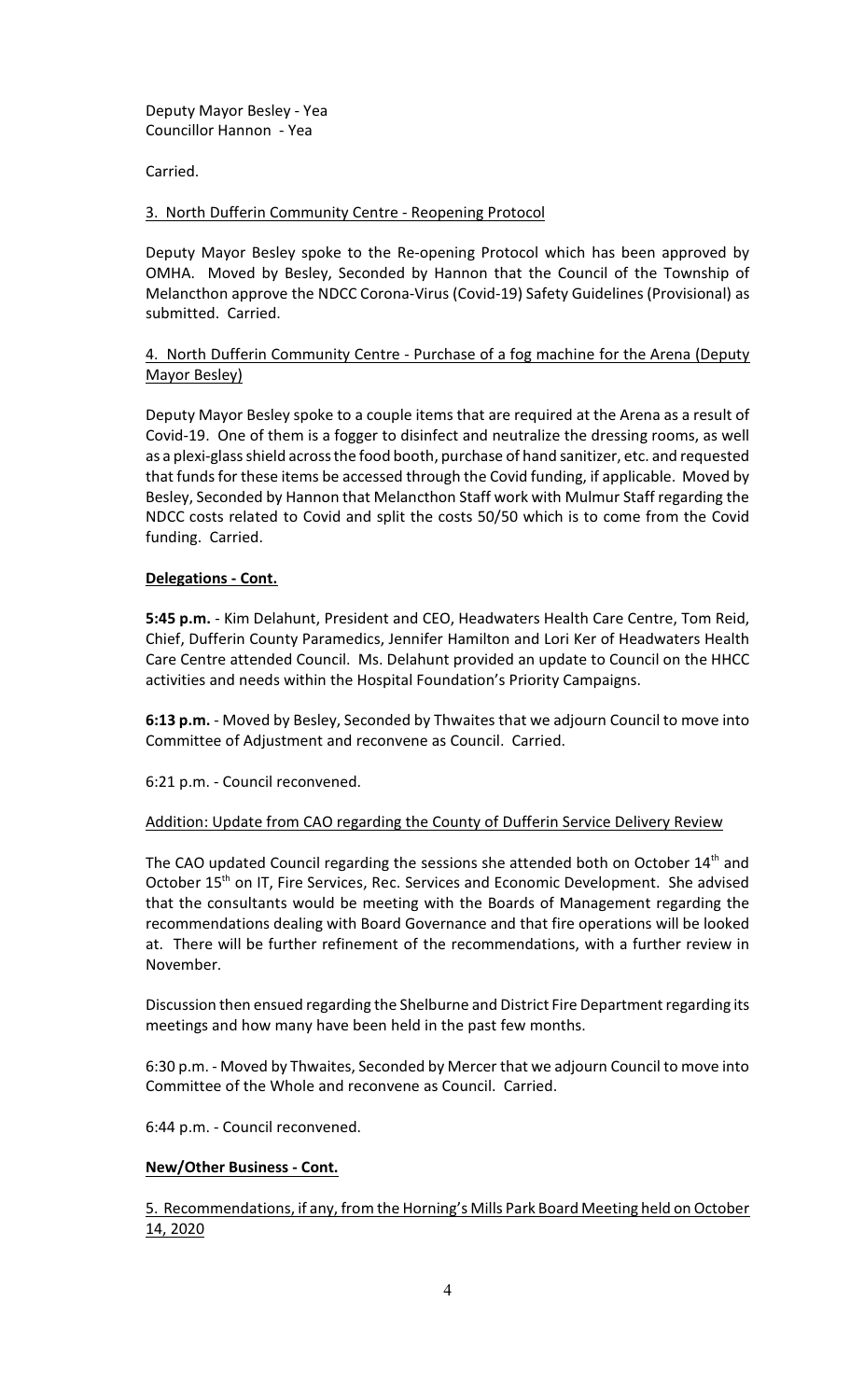Councillor Mercer updated Council on the Park Board meeting held on October 14, 2020. The topic of the purchase of lights for around the ball diamond was discussed and the Park Board recommended the purchase of the two lights. Discussion ensued and it was questioned whether this would be sufficient forlighting and it was preferred to go with four lights.

Moved by Besley, Seconded by Thwaites Council approve the quote from Delmar Electric for the supply and installation four 50 foot poles with four 450 watt LED lights on each pole, for lighting around the ball diamond at the Horning's Mills Community Park. The amount of the quote is \$21,827.75 + HST. The money for this purchase to be transferred from the Main Street Fund Initiative & Municipal Modernization Fund. Council suspends Schedule B Section 3 of Procedural By-law 57-2004, as amended by By-law 5-2014 for this purchase, as Delmar Electric has been the Township's Electrician for the past several years and has done work at the Park in the past. Carried. (Auditor Note: Refer to Motion # 15 made on March 15, 2020).

6:55 p.m. - Council took a break and reconvened at 7:00 p.m.

### **Delegation - Cont.**

Councillor Thwaites declared an interest on the next matter as his spouse owns a home impacted by proposed By-law. The CAO/Clerk put Councillor Thwaites into the waiting room.

**7:00 p.m.** - A Public Meeting had been called for a proposed zoning provision for Zoning Accessory Dwelling Units in the Township. The Township has initiated a work program to update its zone regulations with respect to accessory dwelling units. The update is intended to create regulations for accessory dwelling units and where such uses may be permitted in the Township. Discussion ensued and each member of Council was given the opportunity to comment on the proposed by-law. Concerns were raised about the maximum size of the accessory dwelling unit so Chris will review this. There will be a process put in place to bring properties into compliance who currently have secondary suites that were not approved through zoning/building permits.

Councillor Thwaites was put back into the meeting.

### **2. Unfinished Business**

1. Community Consultation Meeting - Horning's Mills Community Hall - Options to be discussed at the Meeting (**Council members to bring options to the Council meeting for discussion)**. Options are required, so Agenda can be finalized for the Community Meeting on October 19, 2020.

Discussion ensued and Council came up with the following five proposals to be discussed with the public at the meeting on October 19, 2020, which will be listed on the Agenda:

- 1. Status quo (Board of Management with same Board composition)
- 2. New Board Structure and Size (i.e. Advisory Board)
- 3. Joint Park and Hall Board, also an Advisory Board
- 4. Return the Hall to the Women's Institute/Community Not-for-Profit Organization
- 5. Committee of Council with Volunteer Operational Based Structure and the Hall would be operated by the Township

The Agenda will be put together tomorrow morning by Mayor White and the CAO and is to be posted on the Township website and sent out via MailChimp.